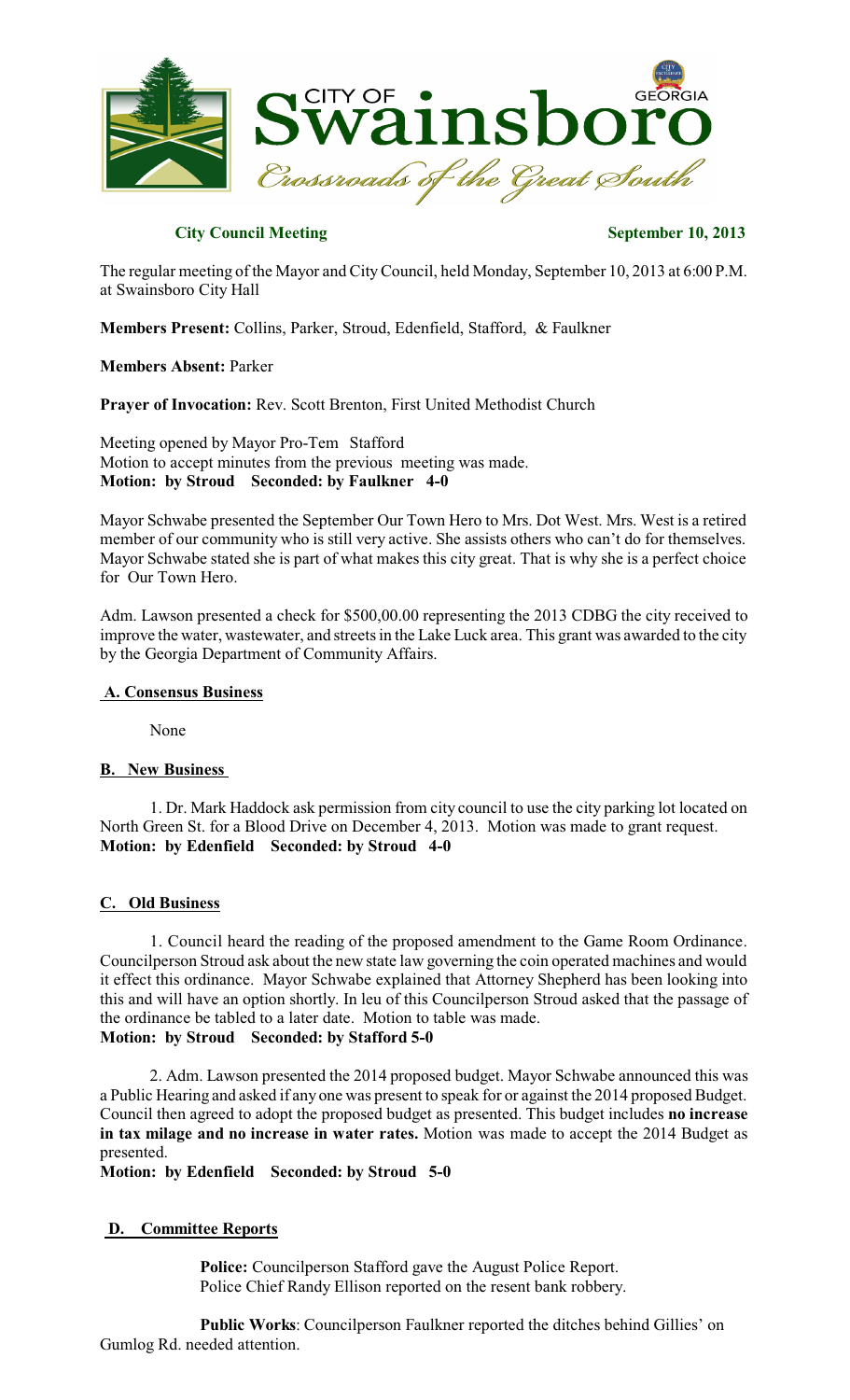Councilperson Faulkner ask the Public Works Department to look at the ditch behind Robin Rd. and see what can be done to help a bad situation.

**Fire:** Councilperson Collins presented the August Fire reports.

Councilperson Collins stated the Fire Station is in need of a new computer and presented the following bids for consideration.

| Motion: by Collins Seconded: by Faulkner 5-0                     |               |
|------------------------------------------------------------------|---------------|
| Motion was made to accept the low bid and purchase the computer. |               |
| Dell XPS 8700                                                    | $-$ \$1018.98 |
| <b>HP</b>                                                        | $-$ \$788.98  |
| Dell Inspiron 660                                                | $-$ \$758.98  |

**Recreation**: Councilperson Faulkner reported the Splash Pad project is under construction, but due to rain delays will not be open this year.

**Airport:** Adm. Lawson reported the city was been awarded a \$187,996.00 grant for the continuation of the fencing at the airport. The grant contains \$169,186.00 Federal Funding, \$9400.00 Sate Funding with a Local match of \$9,400 split between the city and the county. Motion was made to accept the grant and authorize the city portion of \$4,700.00. **Motion: by Edenfield Seconded: by Stroud 5-0**

**Executive**: No report.

Water & WW: Councilperson Edenfield reported everything routine.

Adm. Lawson informed council the city, with the help of CH2MHill, has been awarded a grant from the Georgia Environmental Finance Authority to help identify water leaks in the city. This grant is fully funded by GEFA and will not cost the city any money. The city will be receiving 30 miles of free work to identify leaks in the water system. This will help reduce the water loss for the city. Motion was made to accept the grant from GEFA. **Motion: by Edenfield Seconded: by Faulkner 5-0**

**Downtown Development**: DDA Director Lynn Brinson reported on the Open House the city will be having on Thursday September 12, 2013 for potential new businesses locating in the downtown area.

**Administrative:** Adm. Lawson reported that in the last qualifier for election none of the incumbents drew opposition. He presented a request from Director of Elections, Beau Gunn, to cancel the Nov.  $5<sup>th</sup>$  election as it was not needed. Motion to cancel the election was made. **Motion: by Edenfield Seconded: by Stroud 5-0**

Adm. Lawson informed council he would be holding interviews with each of the city employees. These interviews would give employees the opportunity to share ideas to make our city run better and more efficiently.

**Building Inspection:** Building Inspector Kirby was present to present four properties for council consideration in adoption of a resolution to abatement as a nuisance.

Property #1 located at 407 South St. owned by Annie R. Washington c/o R D Wimberly;

Motion was made to pass a resolution abating said property as a nuisance.

#### **Motion: by Faulkner Seconded: by Edenfield 4-0**

Property #2 located at 412 Race Track St. owned by Heath James Estate c/o Everline Lester;

Motion was made to pass a resolution abating said property as a nuisance.

#### **Motion: by Faulkner Seconded: by Stroud 4-0**

Property #3 located at Calhoun St. owned by Kathryn Boston;

Motion was made to pass a resolution abating said property as a nuisance.

#### **Motion: by Faulkner Seconded: by Stroud 4-0**

Property #4 located at 716 Church St. owned by Gary Wilson; Motion was made to pass a resolution abating said property as a nuisance. **Motion: by Faulkner Seconded: by Stafford 5-0**

**Mayor :** Mayor Schwabe had no report.

An Executive session was requested by Mayor Schwabe for a land acquisition matter. Roll call vote was taken and all were in favor.